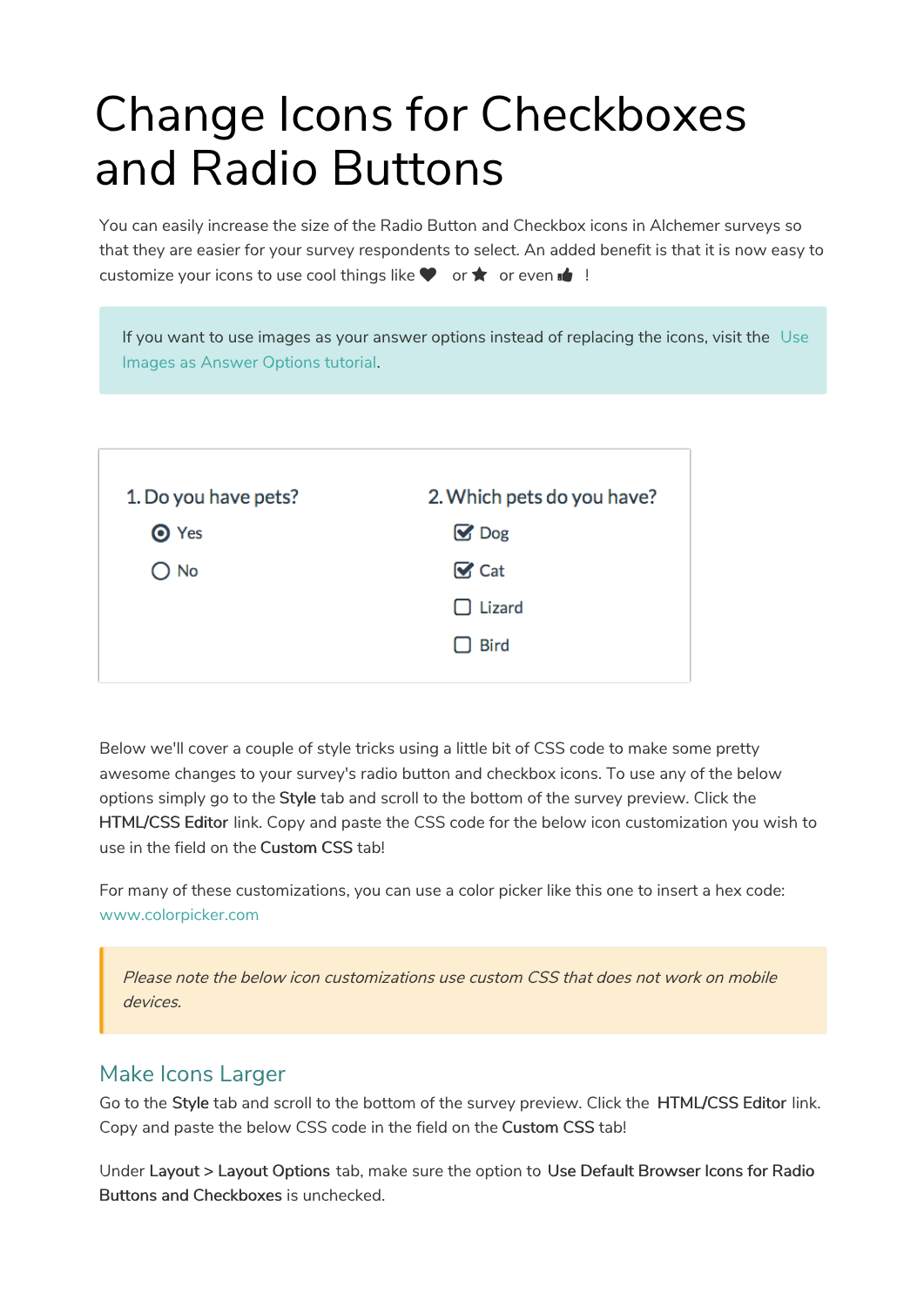This will apply to all questions that use either a radio button or a checkbox icon. This includes Radio Button, Radio Button Grid, Checkboxes, Checkbox Grid, Ranking Grid, Rating (Likert Scale) and Net Promoter Score®.

```
.sg-replace-icons input[type=radio] + label:before,
.sg-replace-icons input[type=radio] + label span.sg-icon-target:before,
.sg-replace-icons input[type=checkbox] + label:before,
.sg-replace-icons input[type=checkbox] + label span.sg-icon-target:before
{
/* Default font size */
/* font-size:1.3em; */
/* Larger font size */
font-size: 25px;
}
```
# Change the icon color when selected



Go to the Style tab and scroll to the bottom of the survey preview. Click the HTML/CSS Editor link. Copy and paste the below CSS code in the field on the Custom CSS tab. Then, simply replace the hex color code #F06586 with whichever color you want.

Under Layout > Layout Options tab, make sure the option to Use Default Browser Icons for Radio Buttons and Checkboxes is unchecked.

This will apply to all questions that use either a radio button or a checkbox icon. This includes Radio Button, Radio Button Grid, Checkboxes, Checkbox Grid, Ranking Grid, Rating (Likert Scale) and Net Promoter Score.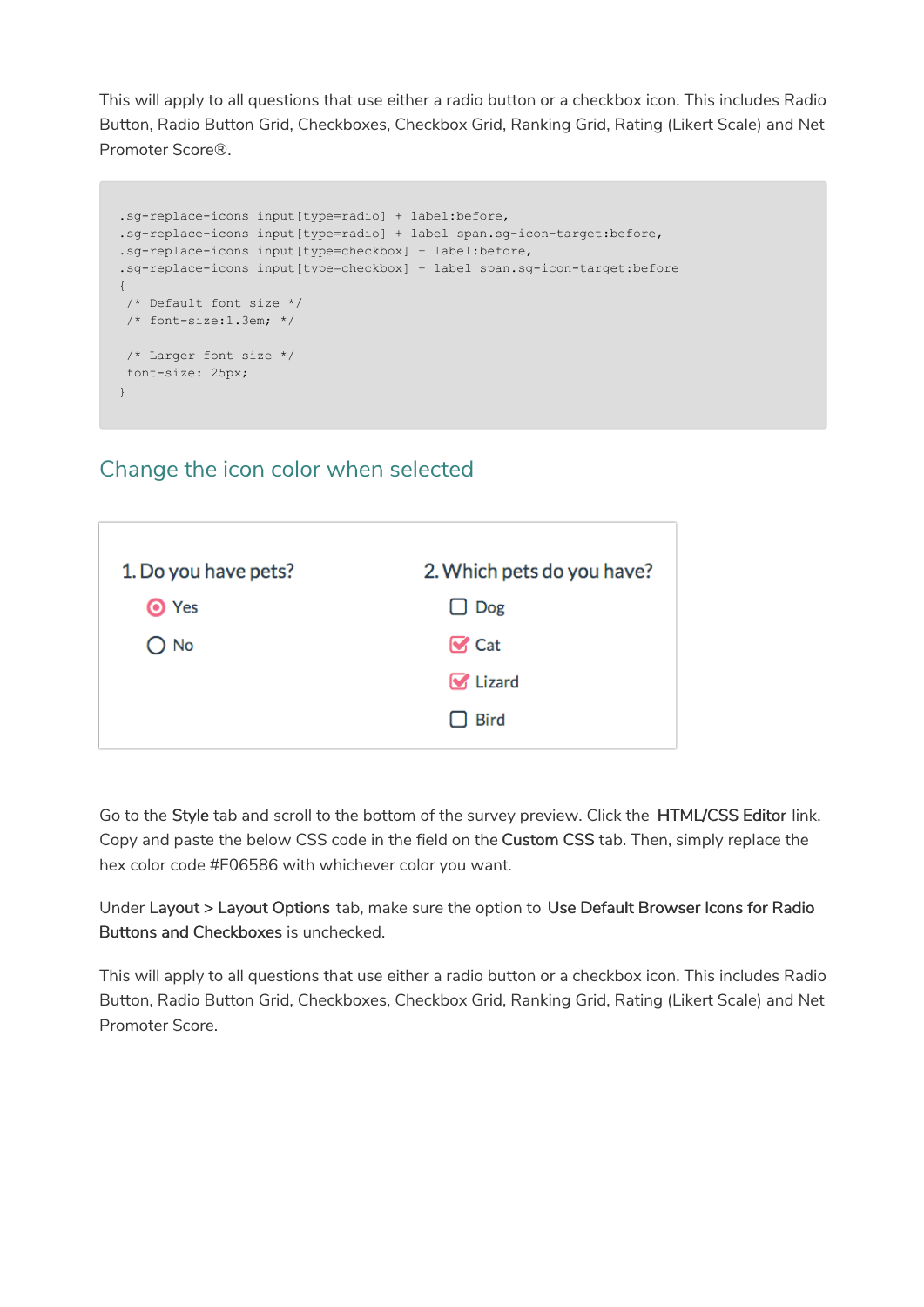```
.sg-replace-icons input[type=radio]:checked + label:before,
.sg-replace-icons input[type=radio]:checked + label span.sg-icon-target:before,
.sg-replace-icons input[type=checkbox].sg-input-checkbox:checked + label:before,
.sg-replace-icons input[type=checkbox].sg-input-checkbox:checked + label span.sg-icon-target
:before
{
color:#F06586;
}
```
## Change the icon and label color when selected

| 1. Do you have pets? | 2. Which pets do you have? |  |
|----------------------|----------------------------|--|
| <b>O</b> Yes         | $\mathbf{\mathcal{C}}$ Dog |  |
| $\bigcirc$ No        | $\mathbf{\nabla}$ Cat      |  |
|                      | $\Box$ Lizard              |  |
|                      | $\Box$ Bird                |  |
|                      |                            |  |

Go to the Style tab and scroll to the bottom of the survey preview. Click the HTML/CSS Editor link. Copy and paste the below CSS code in the field on the Custom CSS tab. Then, simply replace the hex color code #F06586 with whichever color you want.

Under Layout > Layout Options tab, make sure the option to Use Default Browser Icons for Radio Buttons and Checkboxes is unchecked.

This will apply to all questions that use either a radio button or a checkbox icon. This includes Radio Button, Radio Button Grid, Checkboxes, Checkbox Grid, Ranking Grid and Net Promoter Score. (Note: Won't work with horizontal radio buttons or rating (Likert scale) questions.

```
.sg-replace-icons input[type=radio]:checked + label,
.sg-replace-icons input[type=checkbox].sg-input-checkbox:checked + label{
color:#F06586;
}
```
# Change checkbox icons to use circle icons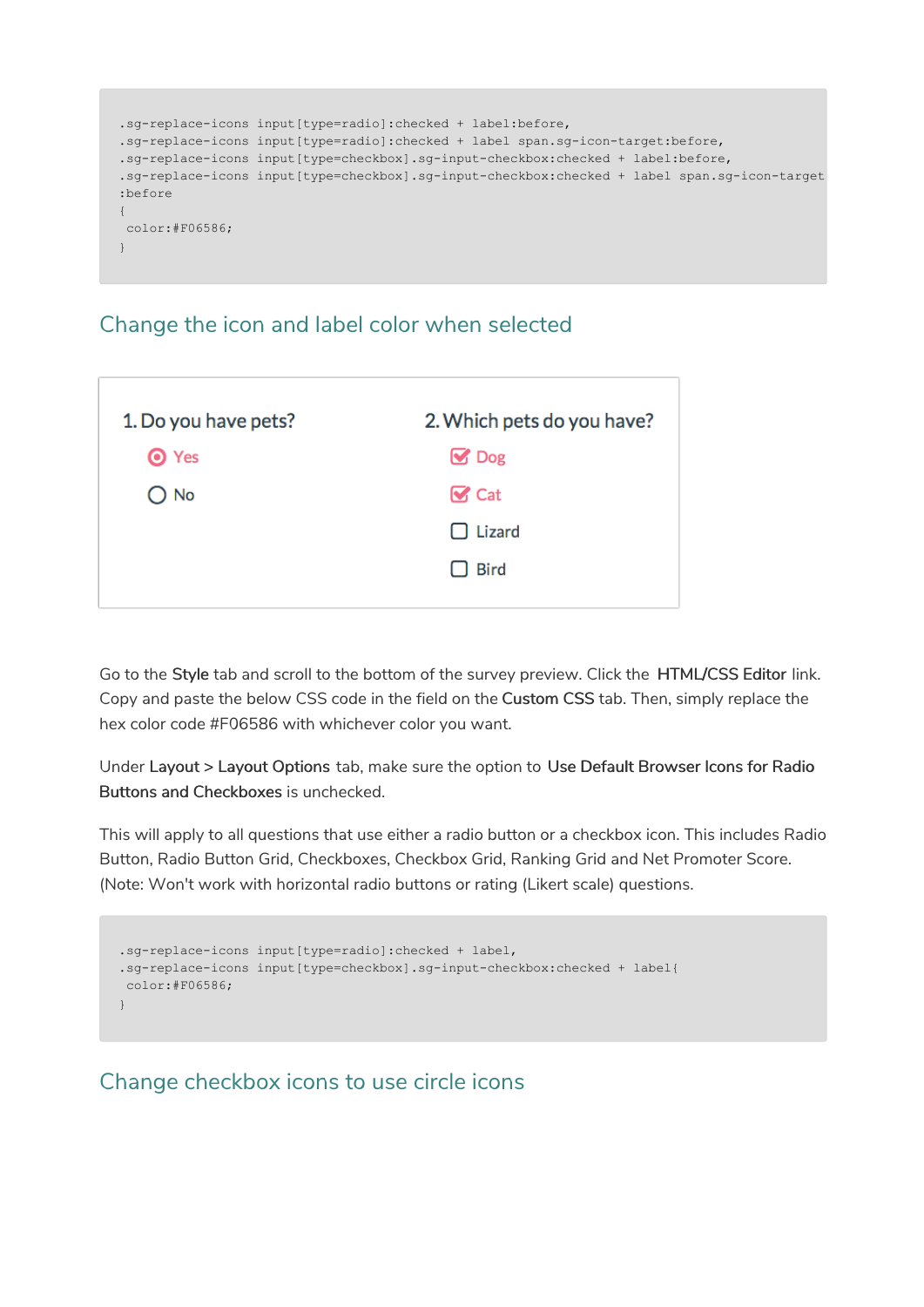| 2. Which pets do you have? |
|----------------------------|
| O Dog                      |
| O Cat                      |
| O Lizard                   |
| O Bird                     |
|                            |

```
.sg-replace-icons input[type=checkbox].sg-input-checkbox + label:before,
.sg-replace-icons input[type=checkbox].sg-input-checkbox + label span.sg-icon-target:before
{
/* unchecked checkbox */
/* content: "\f096"; - Default icon */
content: "\25cb";
}
.sg-replace-icons input[type=checkbox].sg-input-checkbox:checked + label:before,
.sg-replace-icons input[type=checkbox].sg-input-checkbox:checked + label span.sg-icon-target
:before
{
/* checked checkbox */
/* content: "\f046"; - Default icon */
content: "\f058";
}
```
Learn more about other available icons

# Change radio buttons to hearts



Go to the Style tab and scroll to the bottom of the survey preview. Click the HTML/CSS Editor link. Copy and paste the below CSS code in the field on the Custom CSS tab. Then, simply replace the hex color code #F06586 with whichever color you want.

Under Layout > Layout Options tab, make sure the option to Use Default Browser Icons for Radio Buttons and Checkboxes is unchecked.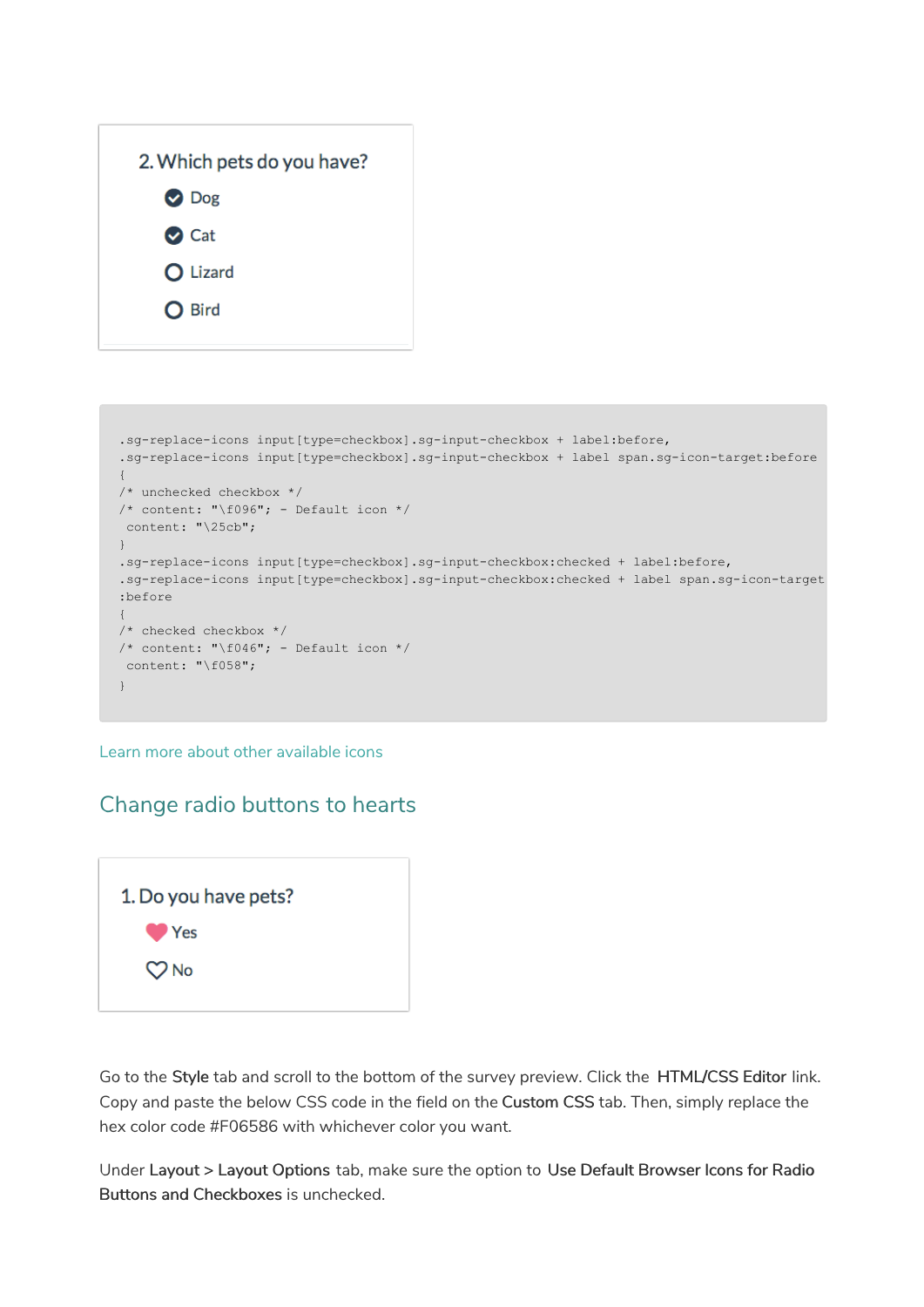This will apply to all questions that use a radio button icon. This includes Radio Button, Radio Button Grid, Ranking Grid, Rating (Likert Scale) and Net Promoter Score.

```
.sg-replace-icons input[type=radio] + label:before,
.sg-replace-icons input[type=radio] + label span.sg-icon-target:before
{
/* unselected radio */
/* content: "\f10c"; - Default icon */
content: "\2661";
}
.sg-replace-icons input[type=radio]:checked + label:before,
.sg-replace-icons input[type=radio]:checked + label span.sg-icon-target:before
{
/* selected radio */
/* content: "\f192"; - Default icon */
content: "\2665";
color: #F06586;
}
```
Learn more about other available icons

### Change icons for a single question

If you wish to change the icons for a single question in the survey you will need to add the ID of the question to the CSS as below. Learn how to find IDs.

```
.sg-replace-icons #sgE-2179254-1-2-box input[type=radio] + label:before,
.sg-replace-icons #sgE-2179254-1-2-box input[type=radio] + label span.sg-icon-target:before
{
/* unselected radio */
/* content: "\f111"; - Default icon */
content: "\f111";
}
.sg-replace-icons #sgE-2179254-1-2-box input[type=radio]:checked + label:before,
.sg-replace-icons #sgE-2179254-1-2-box input[type=radio]:checked + label span.sg-icon-target
:before
{
/* selected radio */
/* content: "\f058"; - Default icon */
content: "\f058";
}
```
#### Use default browser icons

These icons will be on by default in all new surveys created on October 1, 2014, or later. If you wish to override these awesome icons and use the browser defaults, you can do so under Style > Layout > Layout Options. Simply check the option to Use Default Browser Icons for Radio Buttons and Checkboxes.

#### Using other icons

We have additional icons available for your use (ex. smiley faces). Check out the library of available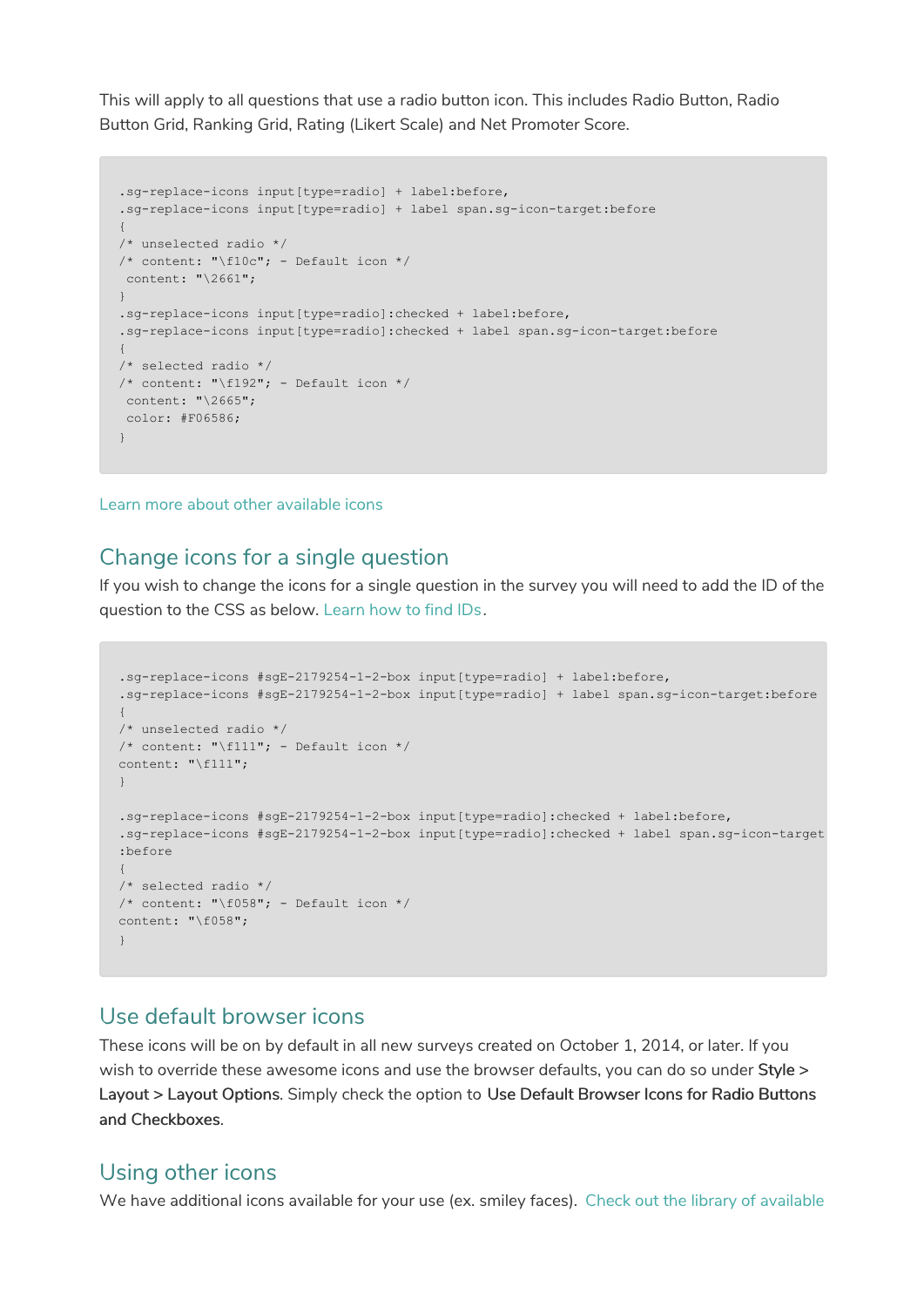#### icons to use in your surveys.

To use, copy the four-digit alpha-numeric code for the icon you wish to use.

The above examples where we replace the icon for all questions with radio buttons or all with checkbox questions is the easiest way to take advantage of these awesome icons. If you are familiar with CSS, there are other really nifty customizations you can make. For example, you could change a five-optionRating (Likert scale) to use emoticon-like smiley faces and different colors when selected.



#### Check it out in this survey:

http://survey.alchemer.com/s3/1819670/Emoticons

Go to the Style tab and scroll to the bottom of the survey preview. Click the HTML/CSS Editor link. Copy and paste the below CSS code in the field on the Custom CSS tab.

Under Layout > Layout Options tab, make sure the option to Use Default Browser Icons for Radio Buttons and Checkboxes is unchecked.

Note, this will apply to all Rating (Likert Scale) questions in your survey.

```
/* Option 1 */
.sg-replace-icons .sg-rating-scale .sg-cell-1 input[type=radio] + label:before,
.sg-replace-icons .sg-rating-scale .sg-cell-1 input[type=radio] + label span.sg-icon-target:
before
{
/* Angry */
content: "\1f620";
}
.sg-replace-icons .sg-rating-scale .sg-cell-1 input[type=radio]:checked + label:before,
.sg-replace-icons .sg-rating-scale .sg-cell-1 input[type=radio]:checked + label span.sg-icon
-target:before
{
/* Angry Selected */
content: "\e609";
color: #D84A65;
}
/* Option 2 */.sg-replace-icons .sg-rating-scale .sg-cell-2 input[type=radio] + label:before,
 .sg-replace-icons .sg-rating-scale .sg-cell-2 input[type=radio] + label span.sg-icon-target:
```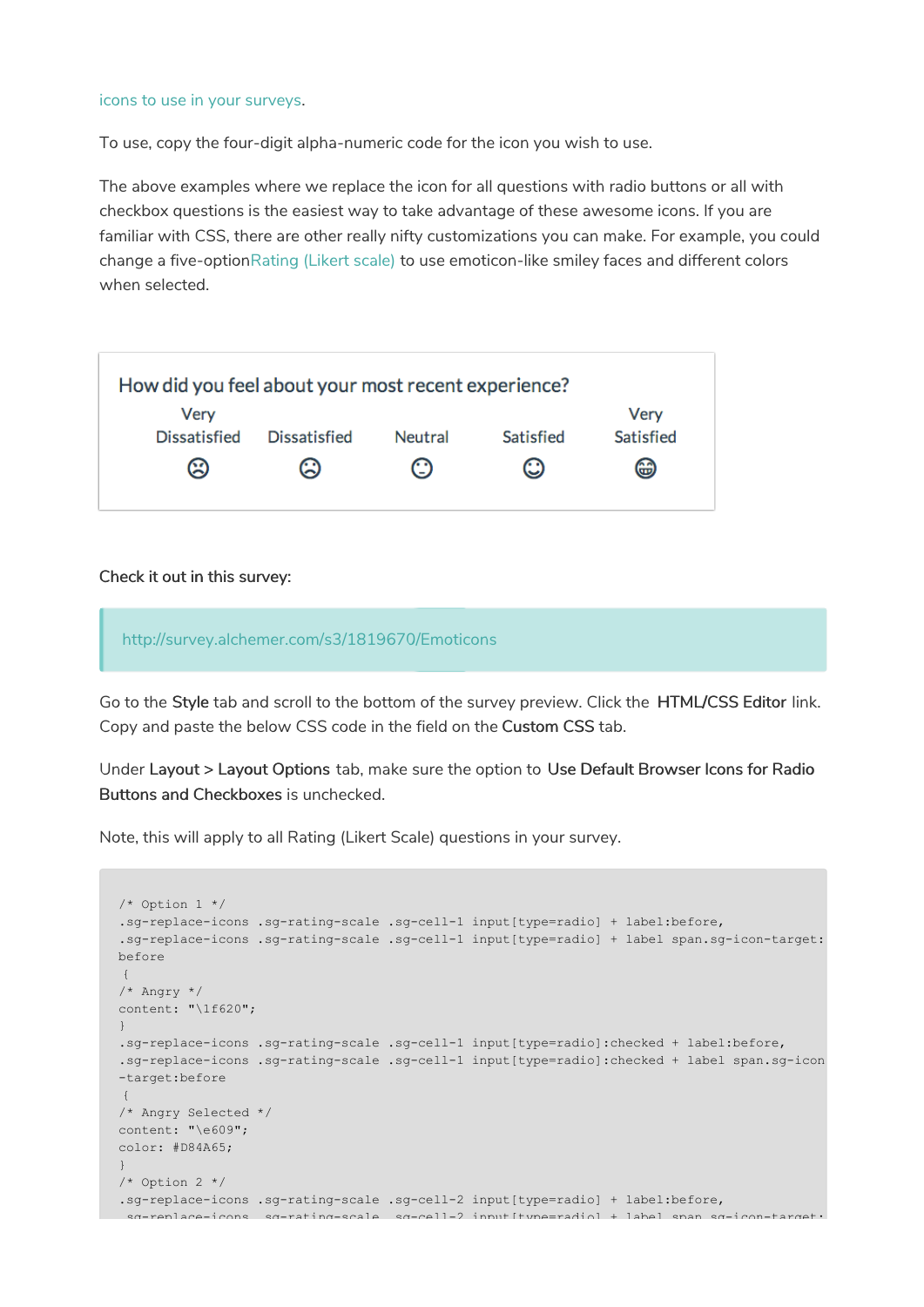```
.sg-replace-icons .sg-rating-scale .sg-cell-2 input[type=radio] + label span.sg-icon-target:
before
{
/* Sad */content: "\2639";
}
.sg-replace-icons .sg-rating-scale .sg-cell-2 input[type=radio]:checked + label:before,
.sg-replace-icons .sg-rating-scale .sg-cell-2 input[type=radio]:checked + label span.sg-icon
-target:before
{
/* Sad Selected */
content: "\e605";
color: #F3849E;
}
/* Option 3 */
.sg-replace-icons .sg-rating-scale .sg-cell-3 input[type=radio] + label:before,
.sg-replace-icons .sg-rating-scale .sg-cell-3 input[type=radio] + label span.sg-icon-target:
before
{
/* Meh */content: "\1f610";
}
.sg-replace-icons .sg-rating-scale .sg-cell-3 input[type=radio]:checked + label:before,
.sg-replace-icons .sg-rating-scale .sg-cell-3 input[type=radio]:checked + label span.sg-icon
-target:before
{
/* Meh Selected */
content: "\e60b";
color: #40A2C1;
}
/* Option 4 */
.sg-replace-icons .sg-rating-scale .sg-cell-4 input[type=radio] + label:before,
.sg-replace-icons .sg-rating-scale .sg-cell-4 input[type=radio] + label span.sg-icon-target:
before
\left| \cdot \right|/* Good */
content: "\263a";
}
.sg-replace-icons .sg-rating-scale .sg-cell-4 input[type=radio]:checked + label:before,
.sg-replace-icons .sg-rating-scale .sg-cell-4 input[type=radio]:checked + label span.sg-icon
-target:before
{
/* Good Selected */
content: "\e603";
color: #AFD65C;
}
/* Option 5 */
.sg-replace-icons .sg-rating-scale .sg-cell-5 input[type=radio] + label:before,
.sg-replace-icons .sg-rating-scale .sg-cell-5 input[type=radio] + label span.sg-icon-target:
before
{
/* Happy */
content: "\1f601";
}
.sg-replace-icons .sg-rating-scale .sg-cell-5 input[type=radio]:checked + label:before,
.sg-replace-icons .sg-rating-scale .sg-cell-5 input[type=radio]:checked + label span.sg-icon
-target:before
{
/* Happy Selected */
content: "\e607";
color: #77A60F;
}
```